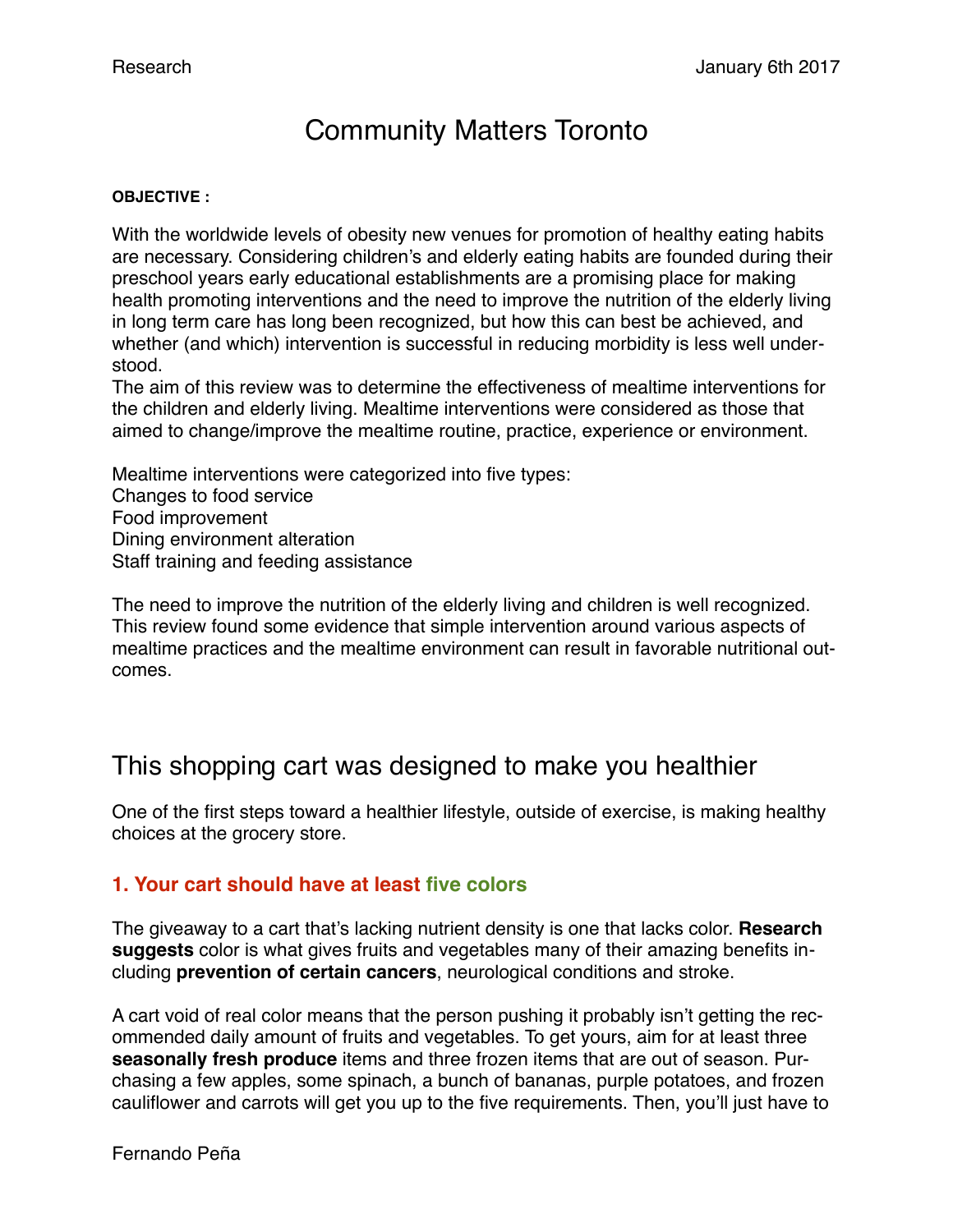go home and actually eat them, perhaps by matching your apples with natural almond butter for a yummy lunchtime snack, throwing your spinach and carrots into a hearty soup, churning your bananas into a morning smoothie or pairing your purple potatoes and cauliflower with healthy lean proteins, such as fish or chicken breast.

### **2. Middle aisle foods should contain fewer than four ingredients.**

The old adage that the perimeter of the store is best is actually true: It's there you'll find "whole" foods that have minimal processing. That doesn't mean, however, that you'll never need to venture into a middle aisle – you will. The middle aisles contain condiments, crackers, breads, pastas, spices and cereals. Many items in these aisles are healthy, and many are not. How can you figure out the difference between the two? A good rule of thumb is to follow the ingredient trail. For example, choose a cracker that has only three ingredients over one that has 20 because the latter is more likely to contain additives and refined grains.

The rule can also be applied to pastas. Whole-grain "blends" – which are usually never 100 percent whole grain, hence the word "blend" – will often have at least five ingredients, whereas the 100 percent whole-grain (both wheat and gluten-free versions) tend to contain one to two ingredients. The ingredient rule can also apply nicely to salad dressing, rice, nut butters and even canned tomato sauces!

### **3. "Goodie" foods should be limited to a single serving.**

It's probably unrealistic that you'll never put a cookie in your cart, so if you do, make sure it's the only one of its kind and make sure it's small. That means going for the single serve portion instead of the entire bag of potato chips, cookies or tub of ice cream. This approach allows you to enjoy a food that's tempting without going overboard and without having enough left over to indulge all week. A 2013 study found that people who ate just a bite of a food such as apple pie or chocolate chips experienced the same appetite satisfaction as those who were allowed to indulge in a much larger portion with a lot more calories.

### **4. All carbohydrates should be 100 percent whole-grain.**

This is perhaps the easiest rule to follow – and with the greatest benefits to your health. Simply look for the 100 percent whole-grain stamp on your breads, opt for pastas with one ingredient (such as 100 percent whole-grain flour or 100 percent brown rice flour if you're going gluten-free,) and swap your white rice for brown, black or wild rice. Research suggests making this easy switch could help reduce your risk of heart disease, diabetes and weight gain.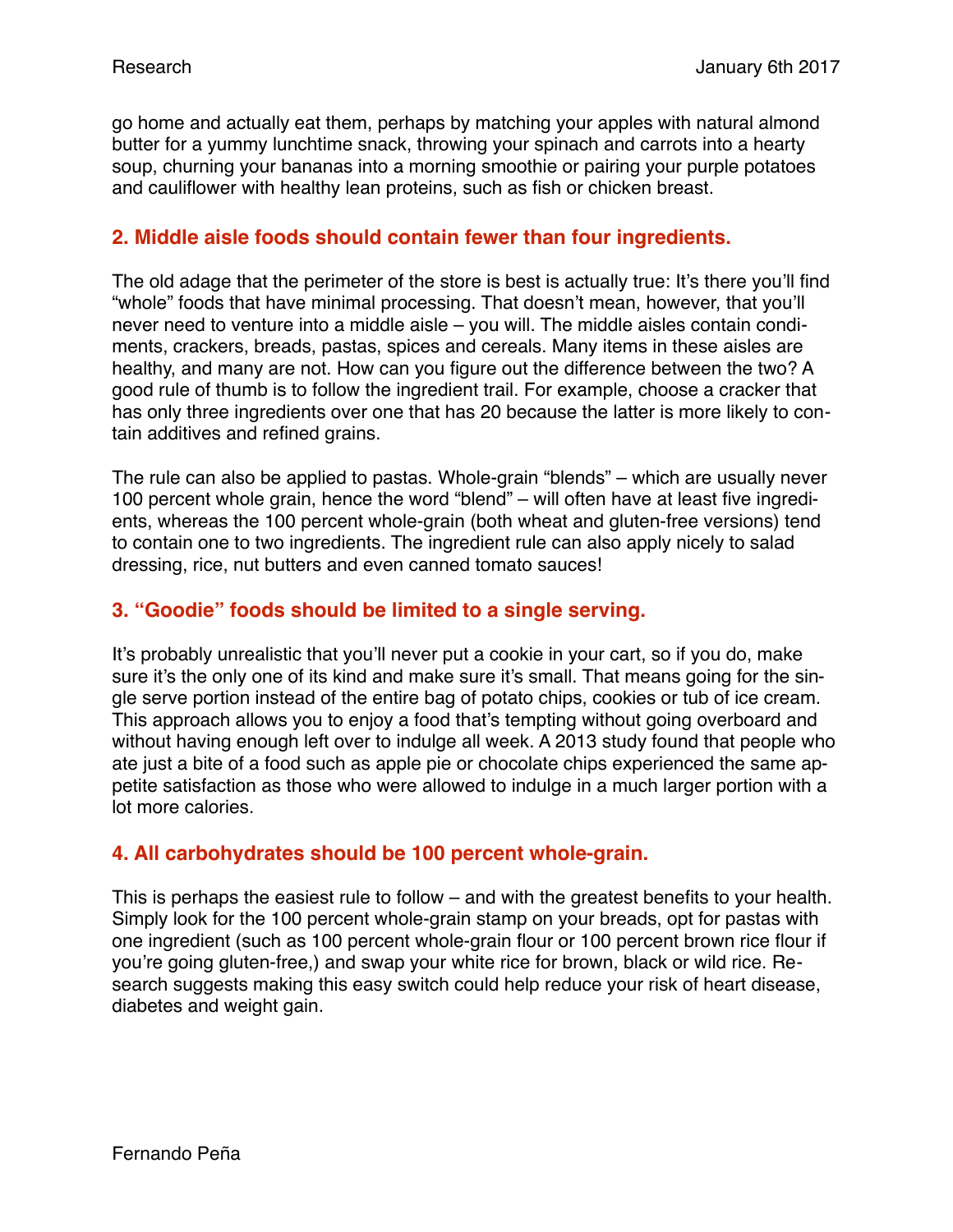### **5. Frozen meals should stay in the frozen aisle.**

There is one major similarity among clients: Those who purchase the most frozen meals cook the least. This is a huge problem if your goal is to start eating right for better health and yes, even a better weight. Most frozen meals (not to be confused with plain frozen fruits, vegetables or whole grains) are empty of any real nutritional value, and are high in refined grains and simple sugars. Further, they often contain preservatives and additives, making them no match for a home-cooked meal.

While some companies have introduced some very healthy frozen meals, as a nation, we are clearly cooking less. In fact, according to recent data, only half of us cook the majority of the time. Cooking six nights a week doesn't mean making grand meals that take hours to prepare. On the contrary, heated frozen rice can be paired with black beans and lightly steamed broccoli for a nutritious meal that takes less than ten minutes to prepare. Broiling a piece of wild salmon will take only 25 minutes and can be paired with a simple salad of greens and olive oil. Easy "convenience" foods that take minutes to throw together into a meal include tofu cubes, chicken strips prepared ahead of time, lightly steamed frozen vegetables, bean-based pastas, frozen wild fish and even eggs (who says they can only be eaten for breakfast?) The point is, if you do it yourself, you take the control away from the food manufacturer and put it back in your own kitchen!

### **6. Water, coffee and tea should dominate your drink options.**

The drink aisles are larger than ever, with hundreds of options to choose from – but are all these options really necessary? What about the simplest option that comes straight from the tap? Are we so completely bored with the basics of water, coffee and tea that the drink aisle is now a must-stop aisle during our grocery trip? While chugging an electrolyte replacement drink or diet cola every once in a while won't kill you, there are a **few drinks that you may want to ban from your cart**. For example, several studies have linked energy drinks to insomnia, nervousness, and negative behaviors such as smoking and excess screen time. Additionally, drinks loaded with sugar are directed linked to obesity in children and increase the risk for diabetes. In fact, a 2013 study found that drinking just one 12-ounce sugary drink increased the **risk of diabetes by 22 percent.**

# The Ideal Grocery List for Weight Loss and Good Health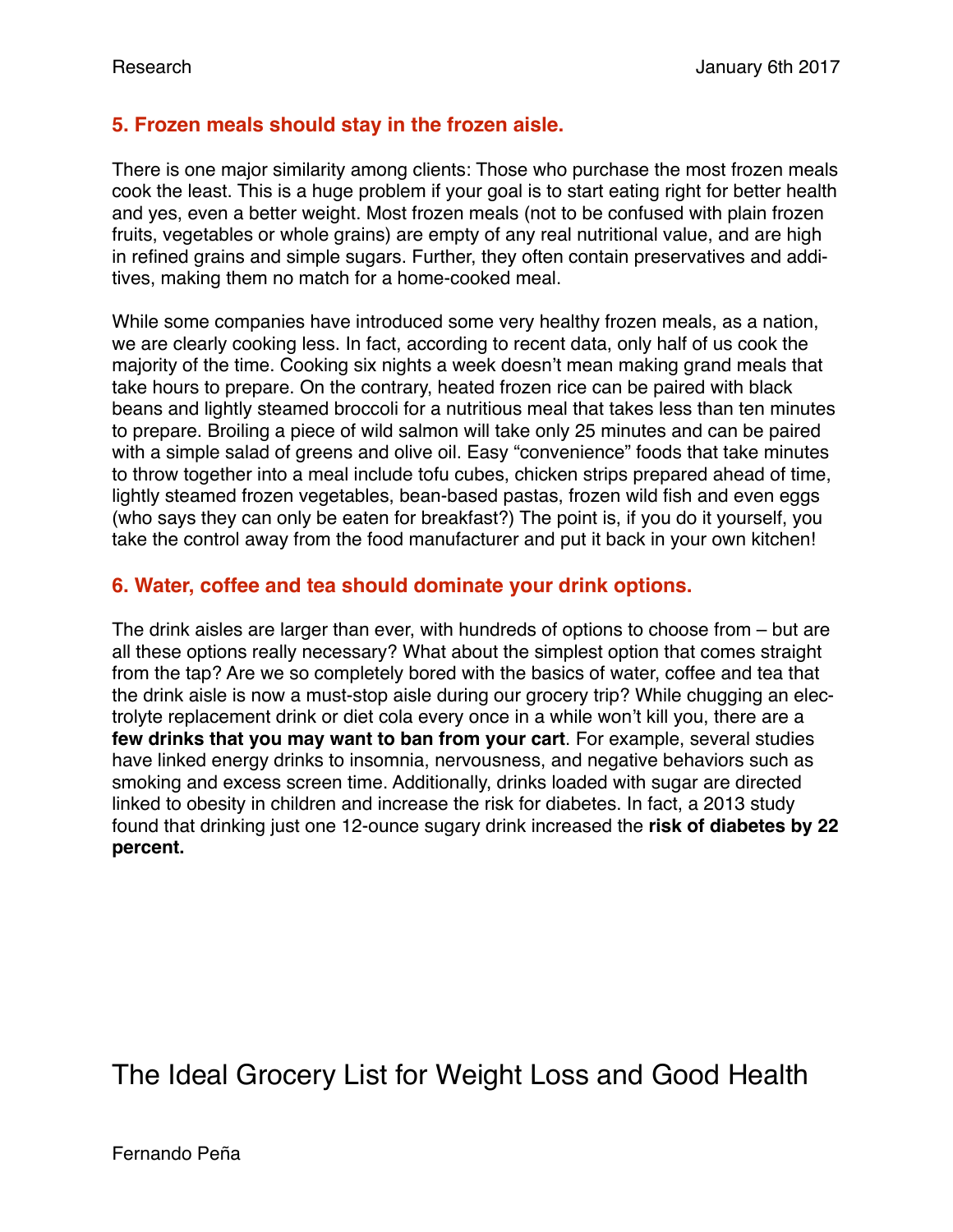### **Produce & Whole Foods**

**Fruits** – Apples, oranges, bananas, strawberries, cantaloupe, watermelon, cherries, grapes, blueberries, avocado, raspberries, nectarines, peaches, apricots, tomatoes, pineapple, honeydew melon…

**Vegetables** – Onions, mushrooms, carrots, peppers, zucchini, broccoli, celery, asparagus, beets, cauliflower, spinach, cabbage, squash, cucumbers, romaine lettuce, kale, brussels sprouts, radish…

**Beans and grains** – black, pinto, kidney, navy, and/or garbanzo. These are easy to toss into the slow cooker or crock pot with a little salt and pepper; buy large bulk bags for the cheapest and lowest sodium options.

**Nuts** – Almonds, walnuts, cashews, etc

### **Whole, unprocessed grains**

- Quinoa
- Whole wheat pasta
- Steel cut oats
- Couscous
- Brown Rice

### **Meat**

- Chicken Breast
- Pork Chops
- Fish & Seafood (salmon, halibut, cod, etc.)

### **Dairy**

- Low fat milk
- Eggs

• Plain yogurt – This can also be used as sour cream. Pick up some honey to sweeten it if you can't stand the thought of eating plain yogurt.

• Cottage cheese

• Butter – no imitations or zero calorie sprays, you'll just end up hungrier and pumping your body full of chemicals

• Cheese – as little processed as possible; avoid cheese "products", imitation cheeses, or anything that's insanely low calorie as it's probably nutritionally null and void, at best.

### **Other, miscellaneous**

- Canned tomatoes
- Nut butters

Fernando Peña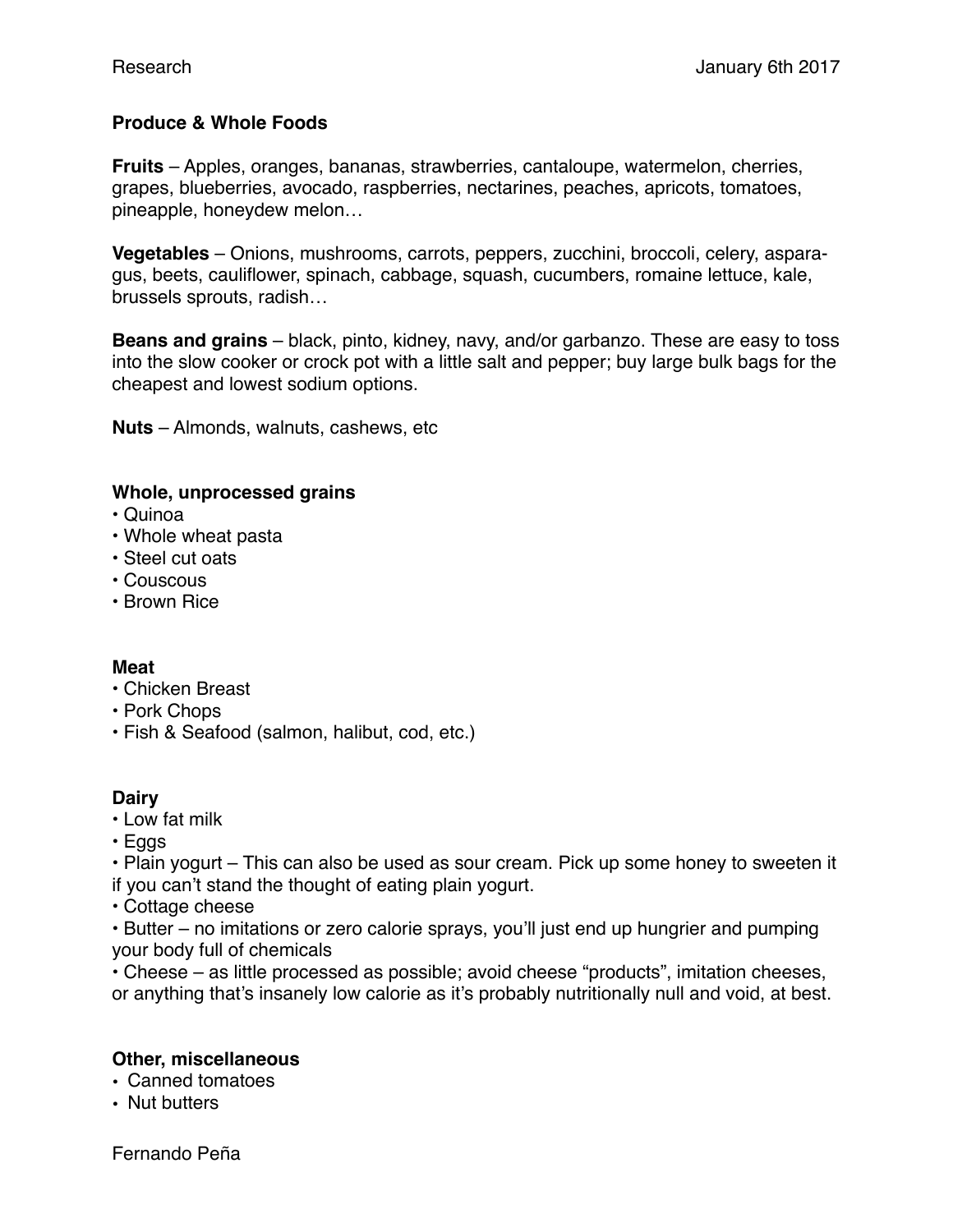- Whole wheat flour try making your own bread and tortillas, if you can't live without "toast", bread sandwiches or traditional burritos and quesadillas.
- Whole grain bread look at the ingredients & go for the most simple, least processed options possible
- Crackers & chips we love both of these but have to be careful because we devour them - so we buy them sparingly and use them as a sort of treat. Just like with bread, go for the least processed version possible - fortunately the food industry has started to come around and now offers lots of simple ingredient options.
- Dark chocolate Again, look for simple ingredients. High amounts of cocoa and no weird ingredients.

### **WHAT TO AVOID AT THE GROCERY STORE**

Any food or food product posing as a health food with a laundry list of ingredients that is loaded with sugars, artificial sugars, preservatives, sodium and more; always read both the nutrition information and the ingredients if you're buying something that comes in a package.

**The usual suspects are**: meal replacement shakes & meals/health/energy/protein/nutrition bars, veggie burgers, low fat or low calorie meals in the frozen section, cereals, canned soups, bread products, juices, "skinny" versions of things, etc.

#### **IT'S ALL ABOUT MODERATION; EAT WELL, MOST OF THE TIME**

Healthy eating doesn't have to taste strict or severe. There are a ton of wonderful recipes & meals that you can make out of the ingredients above. It also wont kill you to occasionally treat yourself to a dinner out, a bowl of ice cream, or pancakes slathered in syrup. Just aim to eat well the majority of the time.

*Healthy grocery shopping also doesn't have to break the bank, as many sometimes suggest. Shop in season, and shop around, in order to find your healthy favorites at a reasonable price.*